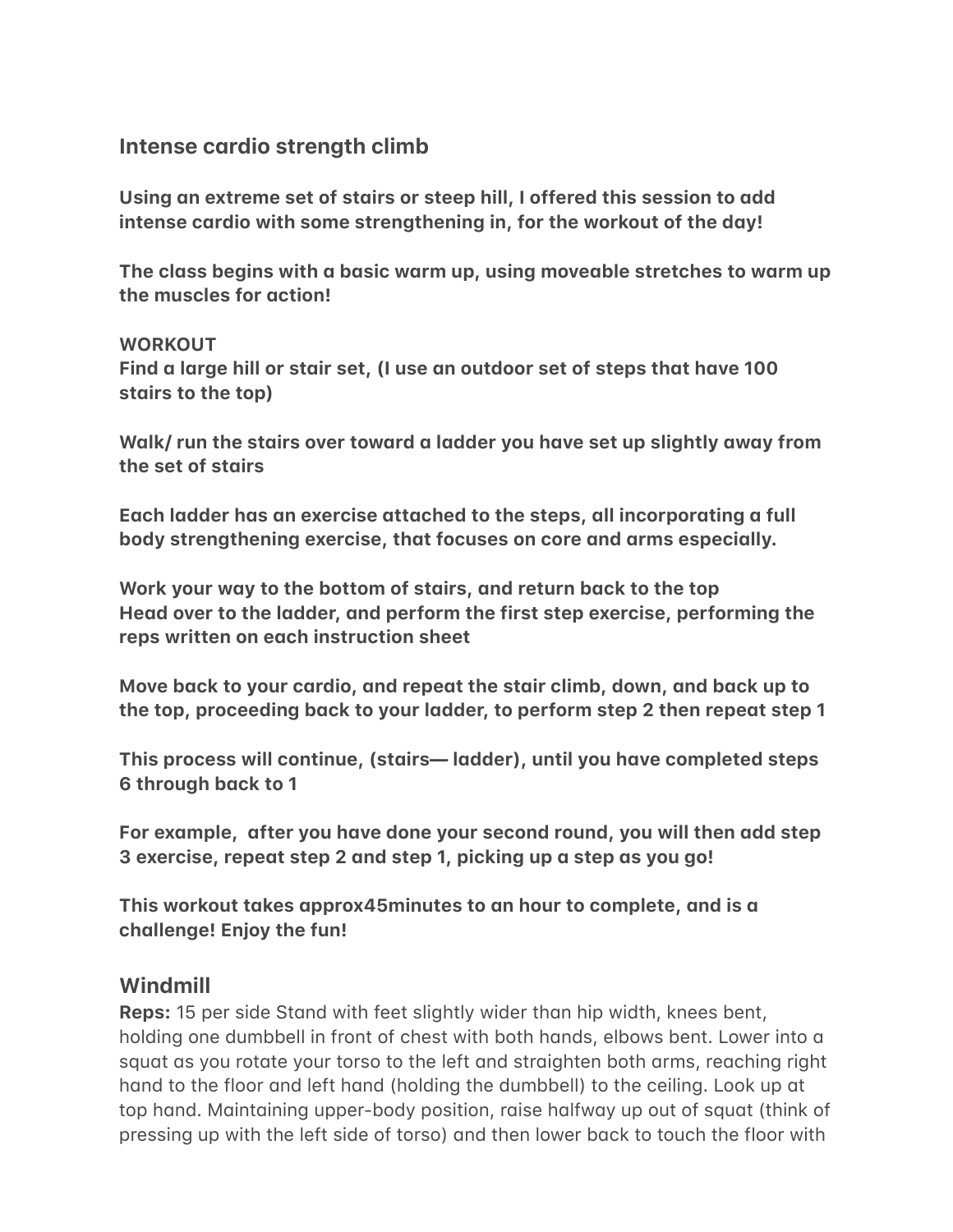right hand. Return to start. That's one rep. Do 15 reps, and then repeat on opposite side.



## **Single-Side Vertical Climb**

**Reps:** 15 per side Grab a pair of dumbbells and stand on right leg with left toe pointed out to the side, lightly touching the floor. Bend right arm, bringing dumbbell to just outside of shoulder and extend left arm up, palm facing forward. Press right arm overhead and bend left elbow as left knee lifts up toward chest. You should feel your left obliques working to lift knee as high as possible. Return to start. Do 15 reps, and then repeat on opposite side.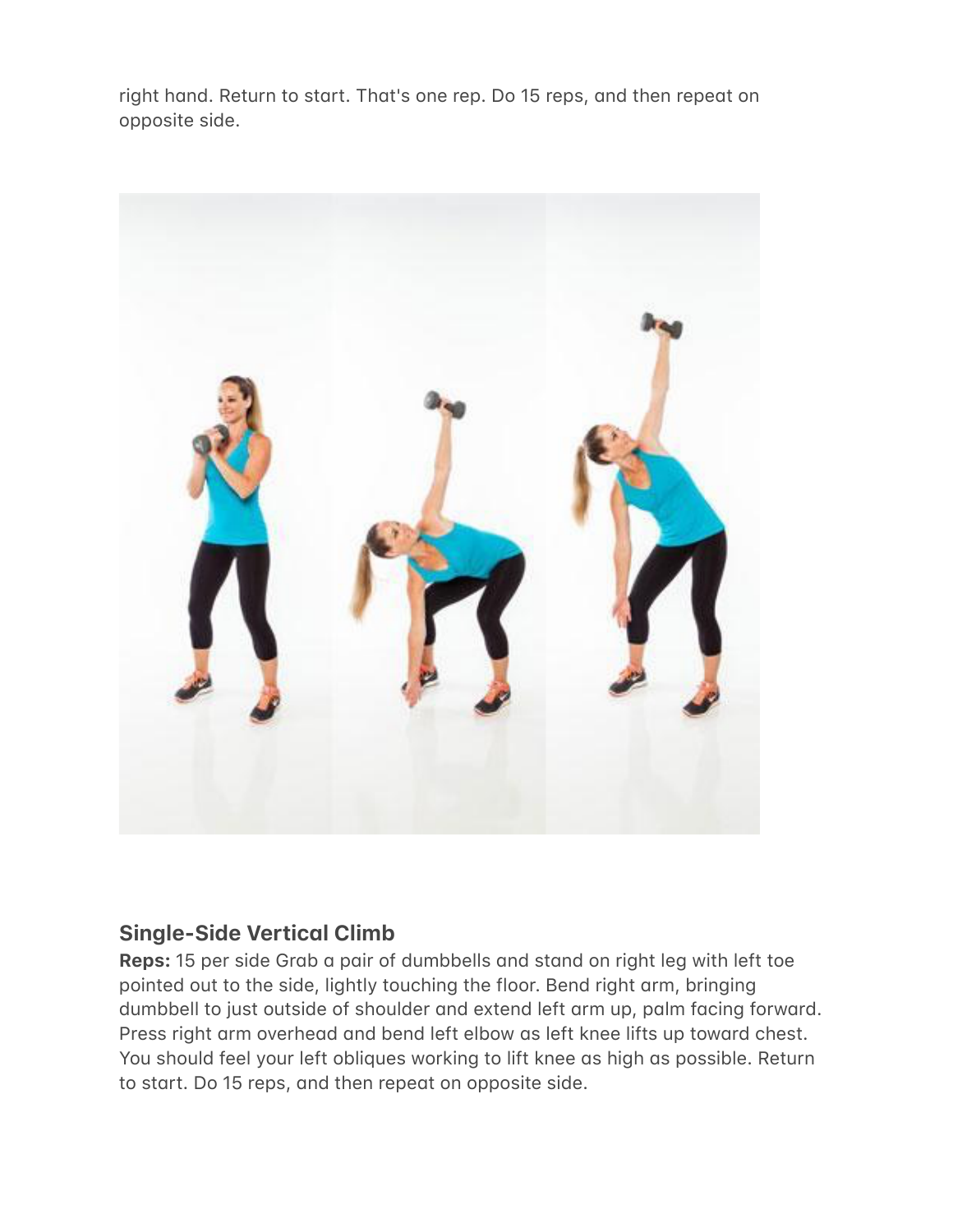

#### **Bow-And-Arrow Squat Pull**

**Reps:** 20 Grab a pair of dumbbells and get into squat position, hinging forward at hips, lowering chest and reaching arms to the floor. Bend knees a little deeper and open arms into a "bow and arrow" by reaching right arm to the ground and bending left elbow back behind body, twisting torso slightly to the left during the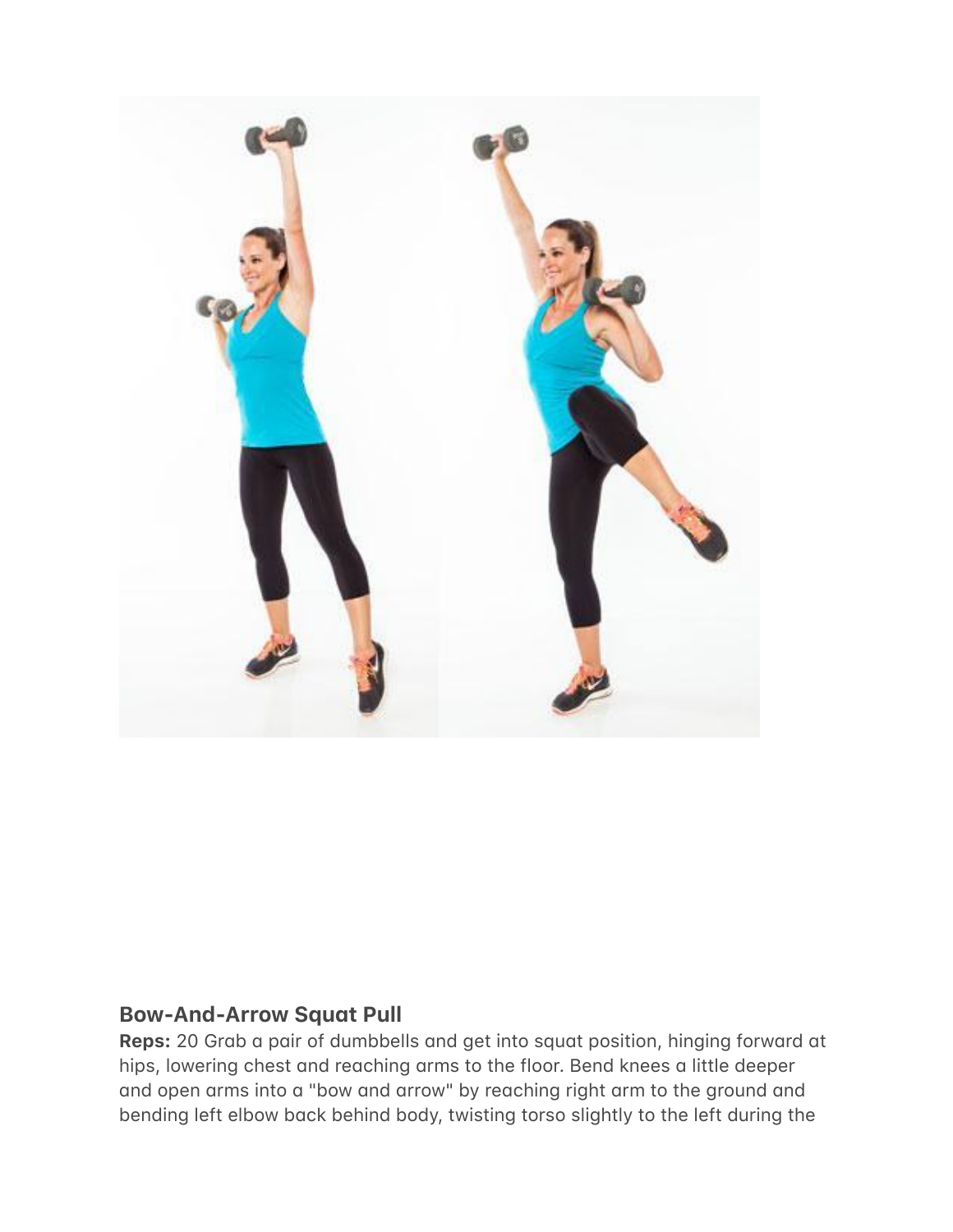pulling action. Immediately switch sides, rising slightly up out of squat as arms change position, lowering back into squat as right elbow bends back and left arm extends. Do 20 reps, alternating sides each time.



**Plank Pull Through**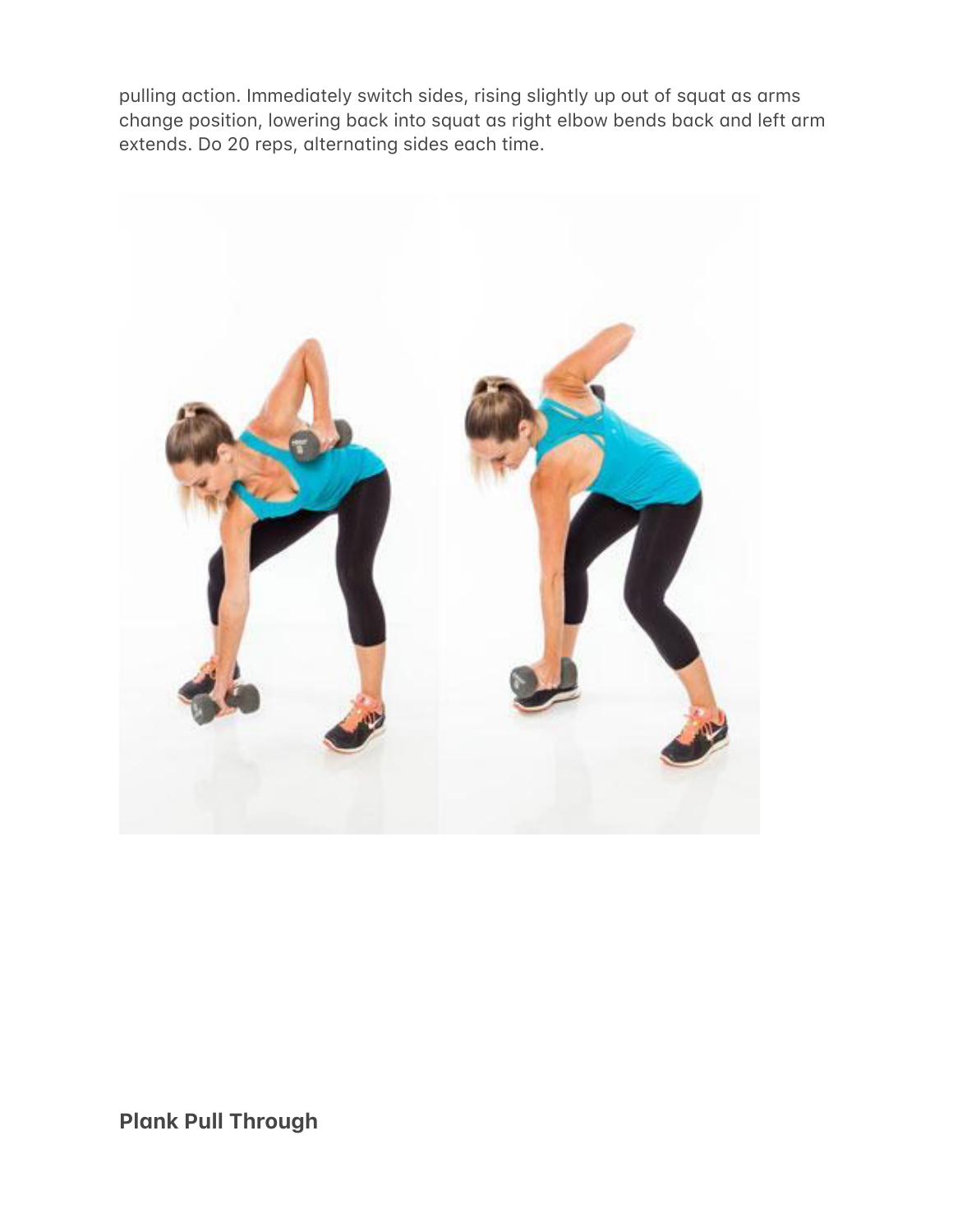**Reps:** 20 Begin in a full plank position with a dumbbell on the floor a few inches away from the outside of right hand. Engage abs to keep torso steady and reach left arm under right to grab dumbbell. Pull the dumbbell across the floor to the left side of body, releasing it just outside of left arm and then return to plank. That's one rep. Do 20 reps, alternating sides each time.



## **Straight-Arm Climb**

**Reps:** 20 Grab a pair of dumbbells and lie faceup on the floor, arms extended straight out above chest, palms facing away from head. Lift head and neck off the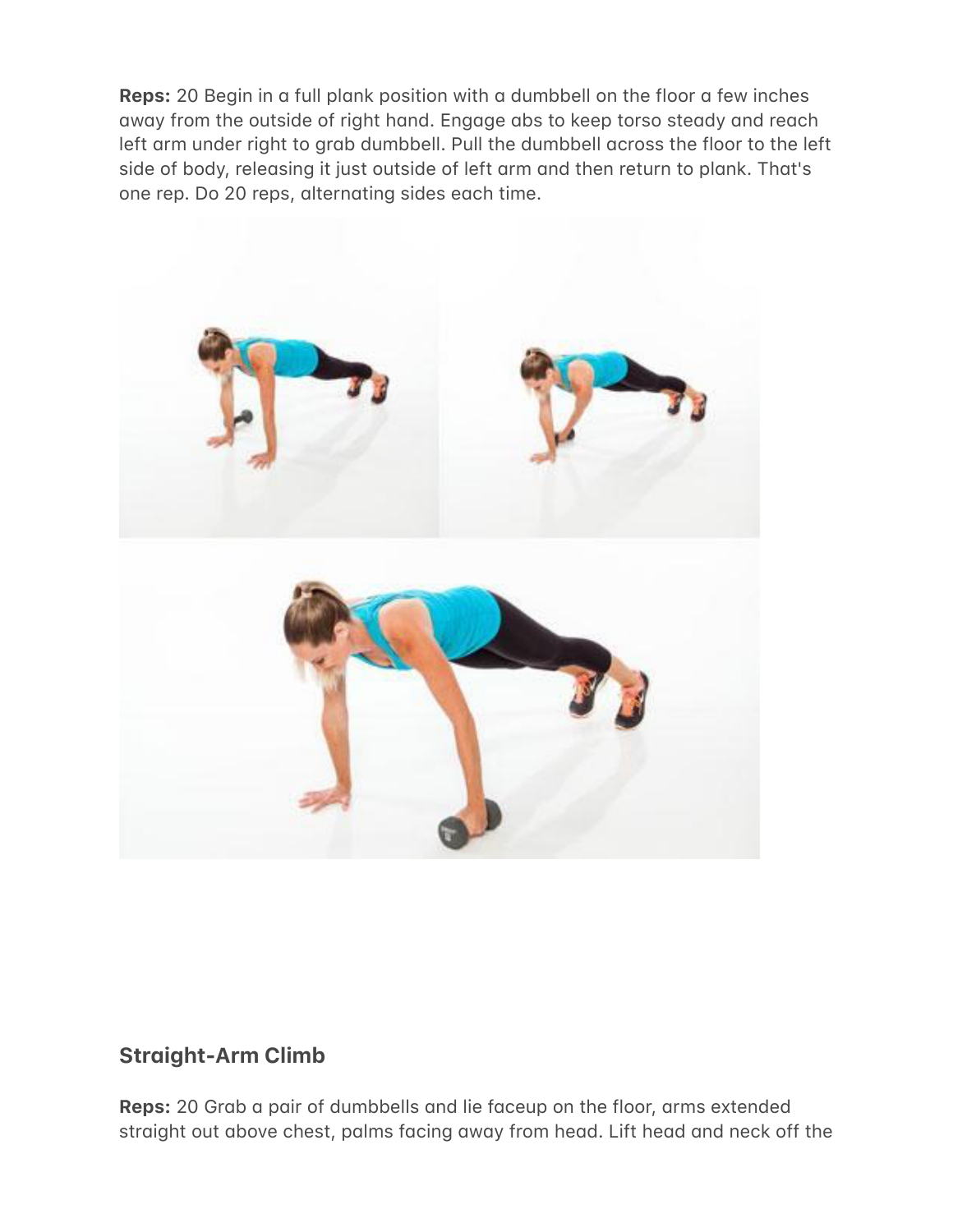floor, looking up to ceiling and press right arm up, lifting head and right shoulder blade off the floor. Immediately lower right shoulder and repeat the lift on left side. Avoid letting elbows bend as you lift and lower. Do 20 reps, alternating sides egch time.



# **Single-Arm Sit-Up**

**Reps:** 15 per side Grab a dumbbell in left hand and lie faceup on the floor, left arm extended straight out from shoulder, right arm by side on the floor. Extend right leg out straight and bend left knee, placing left foot flat on the floor. Brace abs in tight and roll up through spine (keep left arm reaching straight up to ceiling the entire time). Reach right arm forward in front of shoulder. Round back and